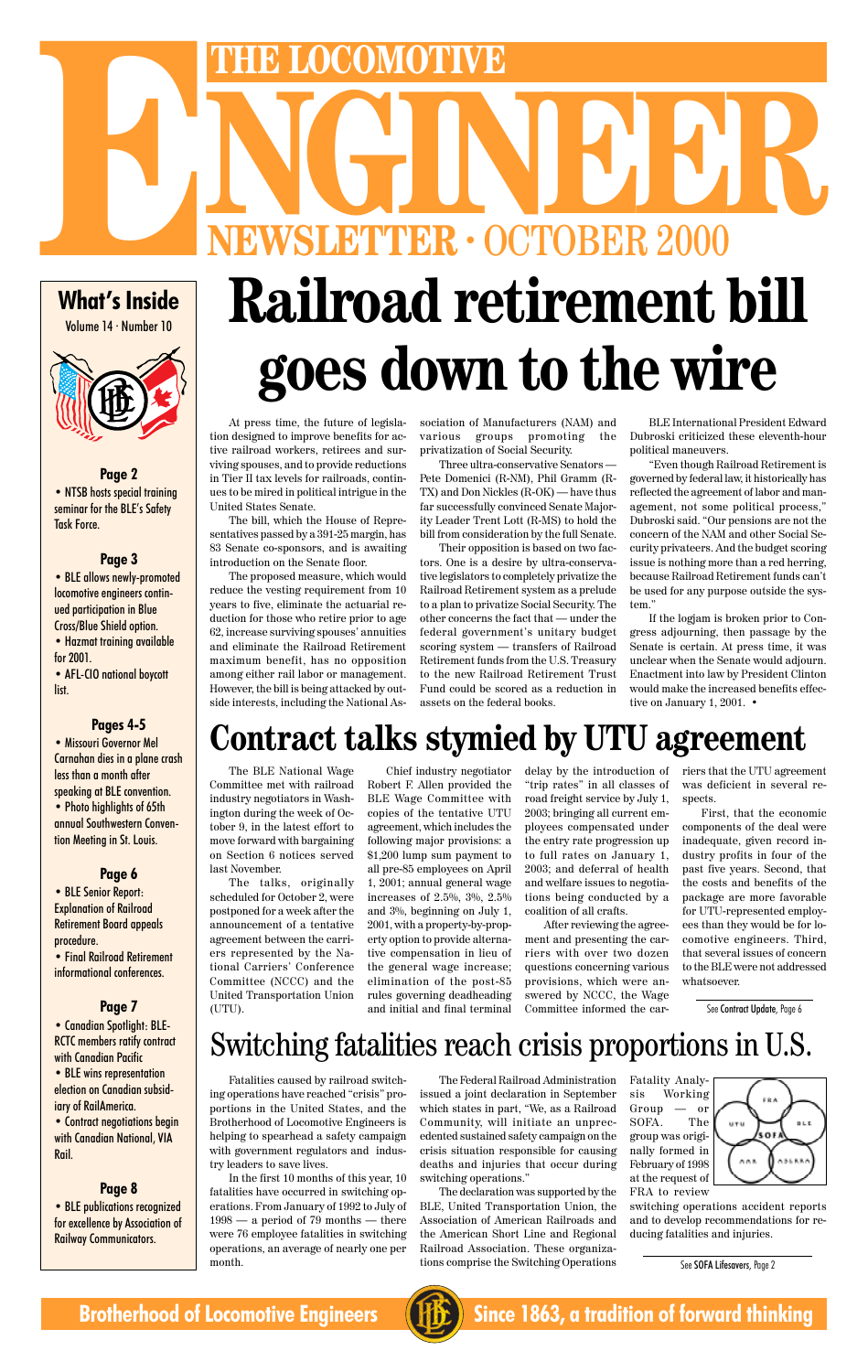# **BLE NEWS**

The SOFA Group has spent the last two years studying dozens of switching accident case files. This information was used to develop a comprehensive database of standardized information, known as the "SOFA Matrix." The Matrix was used to identify trends or patterns in the accidents to provide a better understanding of the fatalities. The SOFA Matrix became the foundation for the group's recommendations to reduce switching fatalities and injuries, which are known as the "Five SOFA Lifesavers."

The SOFA Lifesavers are a major part of the joint FRA-Labor-Management campaign to reduce the number of switching fatalities.

The Declaration, issued by FRA Administrator Jolene Molitoris, reads as follows:

"We, as a Railroad Community, will initiate an unprecedented sustained safety campaign on the crisis situation responsible for causing deaths and injuries that occur during switching operations. This underscores our commitment to zero tolerance.

"Our campaign will include:

"• An immediate assessment of the switching operations environment and its risks through increased observations and audits with participation by labor, management and FRA.

"• Increased commitment by managers and employees to communicate the message and instill the sense of urgency for change.

"• A defined plan to address safety risks built on the Switching Operations Fatality Analysis (SOFA) report and the 'Five SOFA Lifesavers.'

"• Direct communication to all employees and their families outlining the crisis and asking for their help in correcting the problem to eliminate these deaths and injuries.

**Recommendation 1**

Any crew member intending to foul track or equipment must notify the locomotive engineer before such action can take place. The locomotive engineer must then apply locomotive or train brakes, have the reverser centered, and then confirm this action with the individual on the ground. Additionally, any crew member that intends to adjust knuckles/drawbars, or apply or remove EOT device, must insure that the cut of cars to be coupled into is separated by no less than 50 feet. Also, the person on the ground must physically inspect the cut of cars not attached to the locomotive to insure that they are completely stopped and , if necessary, a sufficient number of hand brakes must be applied to insure the cut of cars will not move.

When two or more train crews are simultaneously performing work in the same yard or industry tracks, extra precautions must be taken:

#### Same Track

• Two or more crew are prohibited from switching into the same track at the same time, without establishing direct communication with all crew members involved.

### Adjacent Track

• Protection must be afforded when there is the possibility of movement on adjacent tracks(s). Each crew will arrange positive protection for (an) adjacent track(s) through positive communication with yardmaster and/or other crew members.

At the beginning of each tour of duty, all crew members will meet and discuss all safety matters and work to be accomplished. Additional briefings will be held any time work changes are made and when necessary to protect their safety during their performance of service.

### **Recommendation 4**



When using radio communication, locomotive engineers must not begin any shove move without a specified distance from the person controlling the move. Strict compliance with "distance to go" communication must be maintained. When controlling train or engine movements, all crew members must communicate by hand signals or radio signals. A combination of hand and radio signals is prohibited. All crew members must confirm when the mode of communication changes.



Crew members with less than one year of service must have special attention paid to safety awareness, service qualifications, on-the-job training, physical plant familiarity, and overall ability to perform service safely and efficiently. Programs such as peer review, mentoring, and supervisory observation must be utilized to insure employees are able to perform service in a safe manner.

> Issued by the Switching Operations Fatality Analysis Working Group, Federal Railroad Administration

### SOFA Lifesavers

Continued from Page 1

Members of the BLE's Safety Task Force's (STF) Primary Team recently participated in an orientation program conducted by the National Transportation Safety Board (NTSB) in Washington, D.C. The NTSB is charged by Congress with broad powers to investigate accidents in all transportation modes, including rail.

BLE Vice-President William Walpert, who is the current National Chairman of the Safety Task Force, arranged for the training program with the NTSB.

"The training was conducted to ensure that all of our Primary Team Safety Task Force members were familiar with the regulations and procedures of the National Transportation Safety Board so as to facilitate a better working relationship with the agency when we're called upon to assist in accident investigations," Walpert said.

He went on to explain that the training was organized as a result of a request he made to the NTSB some time ago.

The number of STF zones across the United States was recently reduced from five to two. Territory east of the Mississippi River is under the direction of Zone Leader John Tolman, and territory west of the Mississippi is under Zone Leader Dave Ditzel. Both have had considerable experience with all



phases of NTSB investigations in past years.

"At the request of the NTSB, one of the 15 Primary Team members will be used in every launch of an investigation," Walpert said.

The NTSB will no longer conduct regional accident investigations, but in cases where a minimal number of Safety Board members are used, only the Zone Leader will be assigned. Secondary STF Team members will continue to work major accidents, and may

be used in accident investigation for training purposes. They also will monitor and report accidents in their area as they occur.

The BLE Safety Task Force has gained the respect of the NTSB over the years.

"Because of the STF's participation in accident investigations, we have been in a position to offer considerable and significant input into the findings and safety recommendations adopted by the Safety Board," Walpert said. "In

fact, in several of its final reports, NTSB has attributed recommendations to the STF."

The BLE was the first rail labor organization to institute a dedicated program to participate in NTSB accident investigations. Established by former President Larry McFather, it has grown over the years. Current BLE President Edward Dubroski was the first National Chairman of the STF,

Seated, from left: Carl Fields (Chicago), BLE-STF Zone Leader John Tolman, NTSB Board Member John Goglia, BLE Vice-President William Walpert, BLE-STF Zone Leader Dave Ditzel, and Ed Way (St. Louis). Standing, from left: NTSB Member James P. Dunn, NTSB Member Robert Lauby, Don Bergman (Tucson, Ariz.), Tom O'Brien (Chicago), Marvin Merchant (Kansas City), Roland Kleinsorge (Los Angeles) , Dan Lauzon (Boston), Ben Blissett (Roanoke, Va.), Rodney Stutes (Houston), Ken Kroeger (Tucson), Tom Fooshee (Phoenix), and NTSB member Dwight Foster.

# **NTSB hosts training seminar for Safety Task Force**

See Safety Task Force, Page 8

See SOFA Lifesavers, Page 6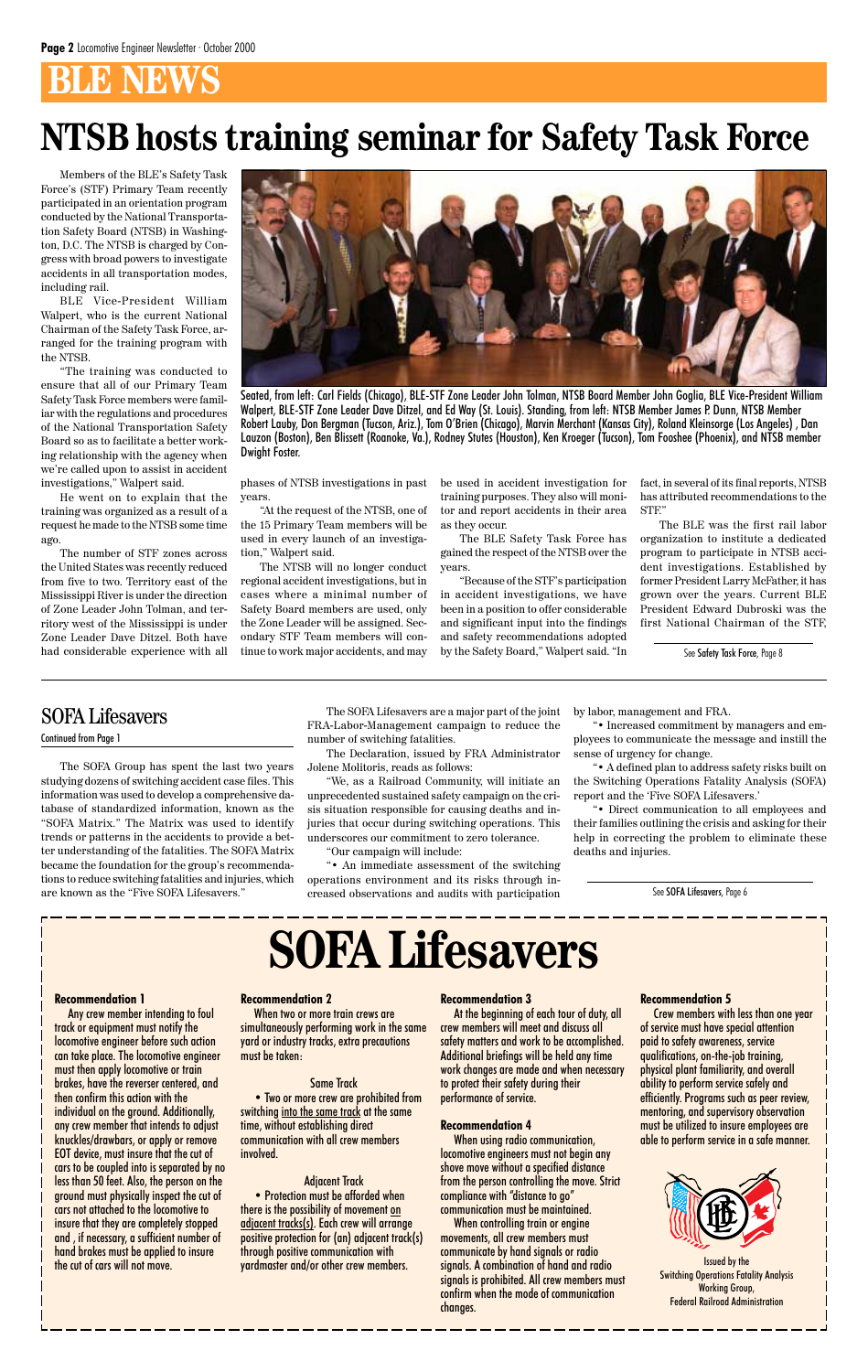# **BLE NEWS**

Staff members of the George Meany Center for Labor Studies will conduct six four-day hazmat training classes in 2001.

This training addresses the required procedures and different levels of response in case of a hazardous materials release. The training also includes advanced classroom instruction and intensive handson drills, including a simulated hazmat response in full safety gear.

The dates and locations of the six 2001 workshops are as follows:

• Feb. 26-March 2, UFCW Local 324 Training Facility, Buena Park, Calif.

Space is limited to 25 for each program and participants a first-come,

| $\blacktriangleright$ Teamsters                                | Mexico, North Dakota, Ohio, South Dakota, Texas, Wisconsin     | will be selected on a first-come,  |
|----------------------------------------------------------------|----------------------------------------------------------------|------------------------------------|
| CALIFORNIA TABLE GRAPES                                        | and Wyoming                                                    | first-served basis.                |
| Table grapes that do not bear the UFW label on their carton or | <b>B</b> Steelworkers                                          | Please contact Betty Child         |
| crate                                                          | R.J. REYNOLDS TOBACCO CO.                                      | of the BLE's National Legisla-     |
| Ferm Workers                                                   | Cigarettes: Best Value, Camel, Century, Doral, Eclipse, Magna, | tive Office for registration de-   |
| DIAMOND WALNUT CO.                                             | Monarch, More, Now, Salem, Sterling, Vantage, and Winston;     | tails by calling $(202)$ 347-7936, |
| Diamond brand bagged and canned walnuts and walnut pieces      | plus all Moonlight Tobacco products                            | by e-mailing bledc@aol.com,        |
| $\blacktriangleright$ Teamsters                                | Bakery, Confectionery, Tobacco Workers & Grain Millers         | or by writing 10 G Street NE.      |
|                                                                |                                                                | Suite 480, Washington, DC          |
| LABEL AND                                                      | SERVICE TRADES DEPARTMENT. AFL-CIO                             | $20002 -$                          |

• March 18-22, International Chemical Workers Union Council, Cincinnati, Ohio.

• May 6-10, George Meany Center, Silver Spring, Md.

• June 24-28, George Meany Center, Silver Spring.

• July 15-20, George Meany Center, Silver Spring.

• August 12-15, George Meany Center, Silver Spring.

Grant funds support transportation, lodging and meals for all program participants. In addition, participants who are unable to receive regular pay through the railroad while attending the training session are eligible for a stipend of \$107 per day.

20002. •

### Hazmat training available for 2001

The Brotherhood of Locomotive Engineers (BLE) has acted to protect newly-promoted engineers who are enrolled in the UTU's Blue Cross/Blue Shield health care option, BLE International President Edward Dubroski announced on October 10.

"Our goal is to do what's right for all railroad workers," President Dubroski said. "We are glad to give the UTU permission for these engineers to

continue to participate in the UTU's Blue Cross/Blue Shield program."

Last year, the UTU broke ranks with the Cooperating Railway Labor Organizations (CRLO) — Rail Labor's health and welfare bargaining coalition — and established its own, separate national health and welfare plan, which included a Blue Cross/Blue Shield option. The other CRLO unions, including the BLE, opted to pursue a global

settlement of their Section 6 health and welfare notices, rather than make a standby agreement covering just a portion of the dispute.

The UTU's unilateral move created a problem for more than 350 conductors, who selected the Blue Cross/Blue Shield option, and who were promoted to locomotive engineer during the past year. Without this action on the BLE's part, these engineers and their families

PLEASE

poST

### BLE allows newly-promoted engineers continued participation in Blue Cross option

An error reported in the June 2000 issue of the "Washington Update" was mistakenly published in the July 2000 issue of the *Locomotive Engineer Newsletter* and on the BLE International Division website.

The news item pertained to a law in the State of Illinois which shields train crew members from being forced to show a driver's license to law enforcement officers in connection with the operation of a locomotive or train within the state.

This law was placed on the books in Illinois approximately 10 years ago under the watch of nowretired Illinois State Legislative Board Chairman John Small. It was not passed into law this year, as the article mistakenly implied.

In addition, Brother Small oversaw original publication of wallet-sized cards with the text of the law printed on them during his term of office. Current State Chairman C. Edward Way is now having the cards re-issued because of an incident on METRA.

"Washington Update" is the bi-monthly publication of the BLE's National Legislative Office in Washington, D.C. The Publications Committee of the BLE International Division regrets that this error found its way into the *Newsletter* and onto the website. •

Correction and amplification

would have been forced to choose alternative coverage, most likely disrupting established relationships with the physicians of their choice.

"We would have preferred not to handle this issue on a piecemeal basis," said Dubroski. "However, when the UTU went its own way, these Brothers and Sisters were placed at risk, which we addressed today." •

#### **BOYCOTTS** A F L - C I O NATIONAL



### **BUILDING MATERIALS & TOOLS**

BROWN & SHARPE MFG. CO. Measuring, cutting and machine tools and pumps  $\blacktriangleright$  Machinists

JET EQUIPMENT & TOOLS, INC.

Auburn, Wash., distributor of "JET" brand metal-and wood-working power and hand tools for home and commercial use  $\blacktriangleright$  Teamsters

SOUTHWIRE CO. Commercial and industrial wire and cable; Do-It-Yourself brand homewire

Electrical Workers

### **ENTERTAINMENT & RECREATION**

BLACK ENTERTAINMENT TELEVISION BET cable television, Action pay-per-view, Bet on Jazz Electrical Workers

### **FOOD & BEVERAGES**

BASIC VEGETABLE PRODUCTS/BASIC AMERICAN FOODS

Dehydrated garlic, onion, and other vegetable products, chiefly for institutions such as colleges, hospitals and hotels, and for other food processors. Labels include: Snow White garlic, Mello Toasted onion, Dial-A-Heat garlic and chilis, High-Flavor onion and garlic, Dehydro/frozen Vegetables, Potato Pearls, Golden Grill hashbrowns and potato pancakes, Santiago Refried Beans, Quick-Start Chili Mix

#### **FARMLAND DAIRY**

Milk sold under the Farmland Dairy label in stores in Connecticut, New Jersey and New York **F** Teamsters

MT. OLIVE PICKLE CO.

Pickles and relishes sold under the Mt. Olive and other labels, including the Food Lion and Harris Teeter supermarket "house" labels

Farm Labor Organizing Committee

### **FURNITURE**

- STRAITS FURNITURE CO.
- Jackson, Miss., manufacturer of entertainment centers,
- dining- room and bedroom furniture. Brands include: Canbrough Oak Collection, Downing Street Collection, Cherry Creek
- Collection, Hood, Straits
- Electronic Workers, Furniture Workers Division

### TRANSPORTATION & TRAVEL

BEST WESTERN-GROSVENOR RESORT Hotel in Lake Buena Vista, Fla.; located at Disney World, but separately owned and operated

Hotel Employees & Restaurant Employees

CROWN CENTRAL PETROLEUM Gasoline sold at Crown, Fast Fare and Zippy Mart stations and convenience stores

Paper, Allied-Industrial, Chemical & Energy Workers

FOUR POINTS BY SHERATON Hotel in Waterbury, Conn.

Hotel Employees & Restaurant Employees

HOLIDAY INN SUNSPREE HOTEL Hotel in Kapaa, Hawaii

Longshore & Warehouse Union

NEW OTANI HOTEL & GARDEN

Hotel in downtown Los Angeles

Hotel Employees & Restaurant Employees

### **OTHERS**

CF&I STEEL and OREGON STEEL MILLS, INC. Steel, including rod, bar, rail, pipe and steel plate Steelworkers

WELLS FARGO and NORWEST BANKS Wells Fargo has branches in Arizona, California, Colorado, Idaho, Nevada, New Mexico, Oregon, Texas, Utah and Washington; Norwest has branches in Arizona, Colorado, Indiana, Iowa, Minnesota, Montana, Nebraska, Nevada, New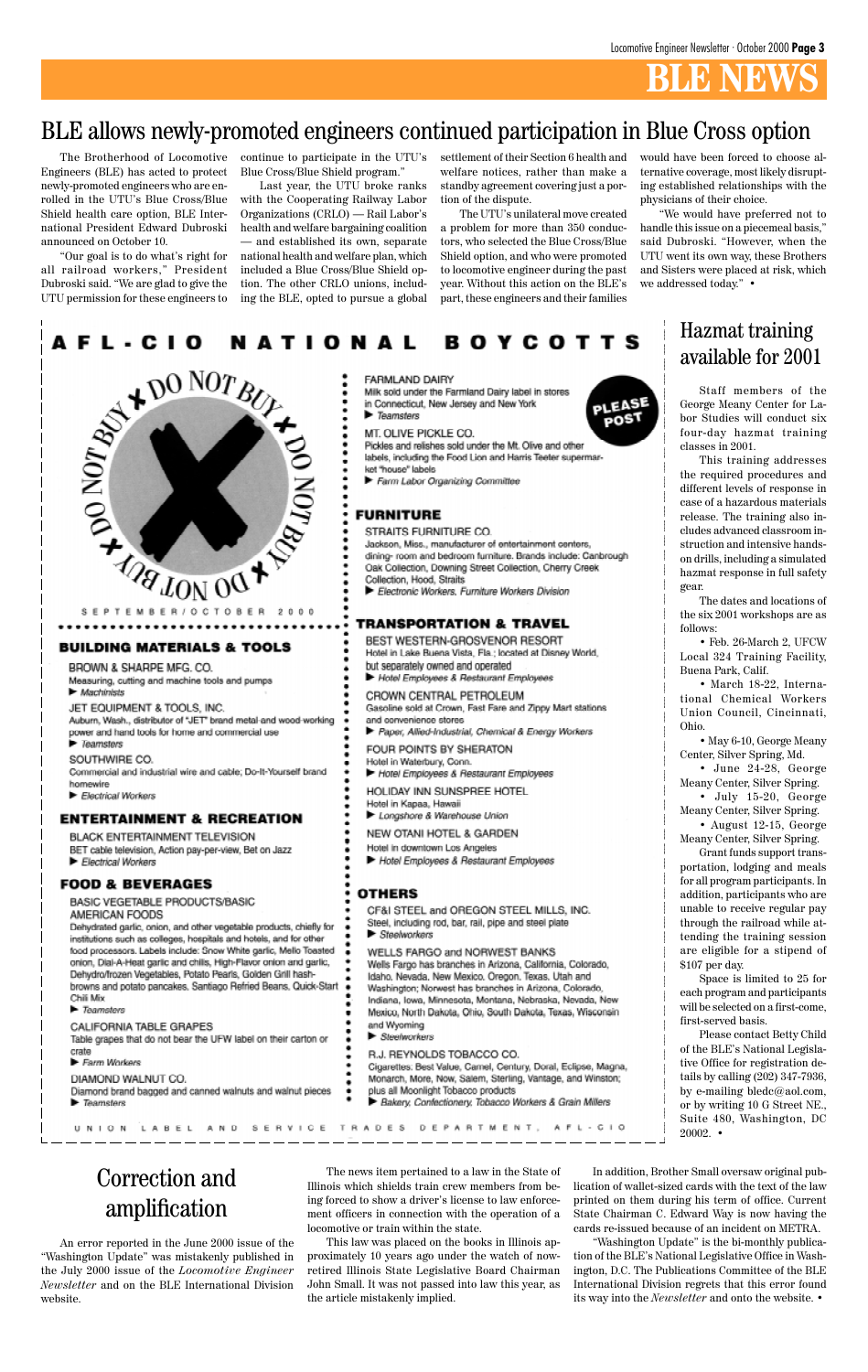# **BRN CONVENTION MEETING**



BLE members during the Local Chairmen's Workshop. Seated in the front row, from left, is Rick Skidmore, Local Chairman of Division 782 (Etowah, Tenn.), and M.F. O'Brien, Chairman of the Louisiana State Legislative Board and Legislative Representative of Division 915



(Alexandria, La.). SWCM Convention Co-Chairmen Roger King and James Jackson were congratulated during the banquet for organizing such a successful convention. From left: BLE First Vice-President & Alternate President Jim McCoy; Brother King; Brother Jackson; and BLE International President Edward Dubroski.

From left: Doug W. Davidson, Local Chairman of Division 96 (Chicago); President Dubroski; and John W. Reynolds, Local Chairman of Division 209 (Green Bay, Wisc.).



The late Mel Carnahan, governor of the state of Missouri, died in a plane crash on October 16, less than a month after speaking at the SWCM. Also killed in the crash was Carnahan's campaign adviser Chris Sifford and the Governor's son, Roger, who was piloting the six-seat aircraft.

Carnahan was elected Lieutenant Governor in 1988. Four years later, he won the governor's office in a landslide and was re-elected in 1996. He was barred by state law from seeking a third consecutive term as governor.

Carnahan, 66, was campaigning for a U.S. Senate seat in Missouri and was flying to a rally in St. Louis when the plane went down.

One of his last official acts was to declare October 16, 2000, "Railroaders' Day" in the state of Missouri.

"He was a true friend of rail labor," said Missouri State Legislative Board Chairman Mickey Gage. "All you had to do was knock on his door and he would be there to help."

Brother Gage reports that the late Governor was instrumental in saving a Union Pacific terminal in Jefferson City, Mo. When the railroad began work on its "hub and spoke" reorganization, it wanted to eliminate the Jefferson City hub, where 225 BLE members were headquartered.

"Governor Carnahan made a few phone calls and the Union Pacific backed down," Gage said. "He helped save that terminal so that 225 families could keep their homes."

In 1976, another Senate challenger in Missouri, U.S. Rep. Jerry Litton, died in a plane crash as he and his family were flying to a victory celebration the night he won the Democratic nomination.

The last governor to die in office was Florida Gov. Lawton Chiles on Dec. 12, 1998. The 68-year-old collapsed while exercising in the governor's mansion gymnasium. South Dakota Gov. George Mickelson died in 1993 when the state's airplane slammed into a silo in eastern Iowa.



From left: International Vice-President Dale McPherson; International Vice-President Ed Rodzwicz; International Vice-President & U.S. National Legislative Representative Leroy D. Jones; International Vice-President Rick Radek; General Secretary-Treasurer Russ Bennett; FRA Administrator Jolene Molitoris; International President Dubroski; and SWCM Co-Chairman Jackson.





From left: BLE First-Vice-President & Alternate President Jim McCoy; BLE International President Edward Dubroski; and BLE International Vice-President Don M. Hahs.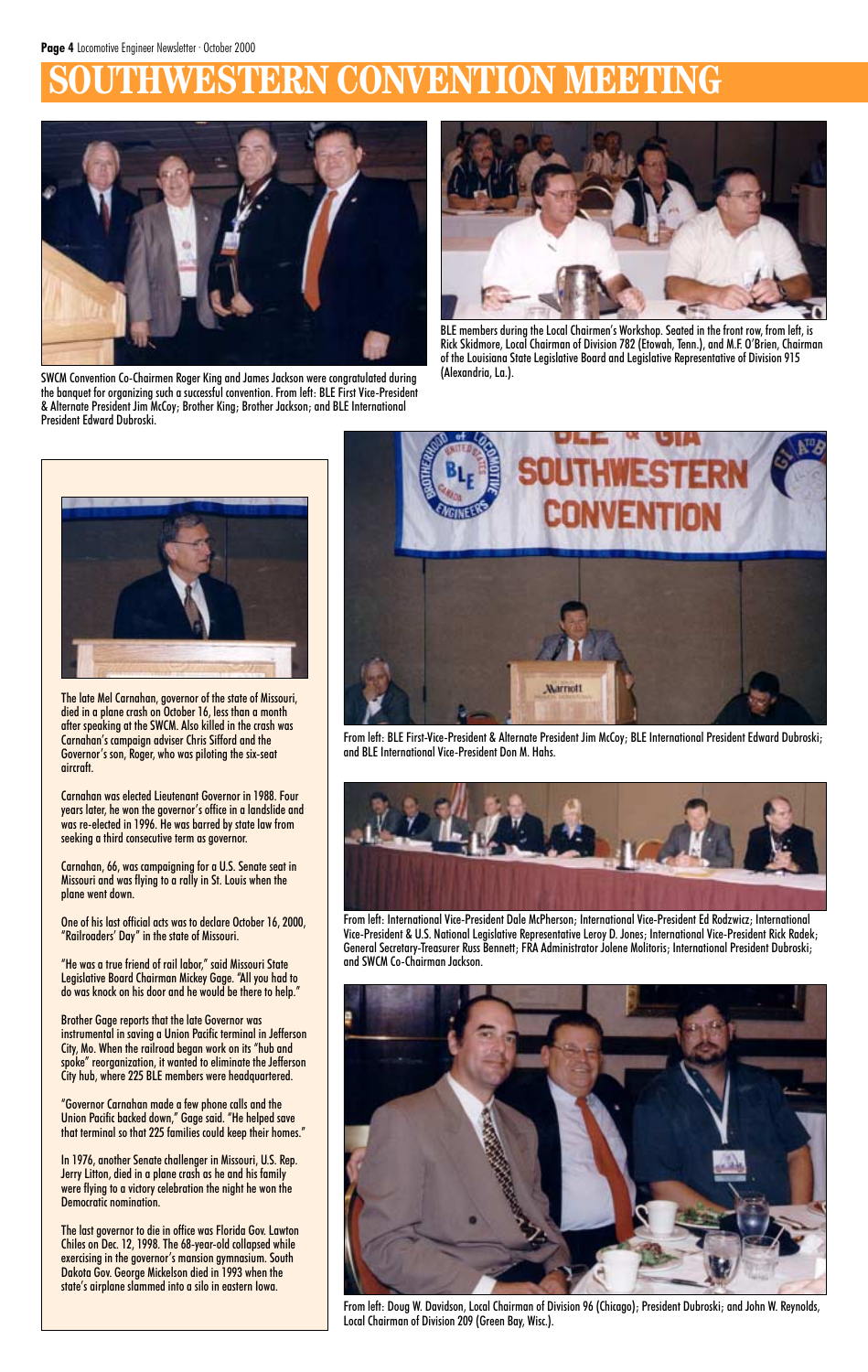# **ST. LOUIS, MISSO**



From left: Harold Downing, Local Chairman of Division 609 (Jefferson City, Mo.); Charlie Rightnowar, Union Pacific-Central Region General Chairman; and Mickey Gage, Chairman of the Missouri State Legislative Board and Legislative Representative of Division 609.



Giving a presentation on highway-rail grade crossing safety is Locomotive Engineer Tom Armstrong, BLE Saskatchewan Provincial Legislative Board Chairman and Legislative Representative of Division 793 (Saskatoon). Brother Armstrong has been a locomotive engineer since 1977 and is a Representative of the National Committee for Operation Lifesaver for Direction 2006, a Transport Canada initiative to significantly reduce highwayrail grade crossing fatalities in Canada over the next five years. Personally affected by one of several collisions he endured behind the throttle, Brother Armstrong is dedicated to creating awareness of the dangers surrounding highway-rail grade crossings by participating in newspaper interviews, radio interviews, nationwide television commercials and television documentaries. He and his wife, Brenda, have four children. His two oldest sons are fourth-generation railroaders.

Brad C. Thompson, Local Chairman and Legislative Representative of Division 442 (Scott City, Mo.), and Tim O. Young, Chairman of the Arkansas State Legislative Board.



From left: GIA International President Ruth E. Pillman-Windham; GIA First Vice-President Onita Wayland; GIA Canadian Representative Sherry McGunigal; and GIA Second Vice-President & U.S. National Legislative Representative Mabel Grotzinger.



From left: SWCM Co-Chairman King and Pat E. Johnson, Secretary-Treasurer of the Iowa State Legislative Board and Legislative Representative of BLE Division 125 (Clinton, Iowa).



From left: First Vice-President McCoy; International President Emeritus Ronald P. McLaughlin; Retired General Chairman Gene Thompson (former Cotton Belt); and International President Dubroski. Brother McLaughlin was International President of the BLE from 1991 to 1996. These two distinguished retirees were presented with BLE membership pins at the convention. Brother McLaughlin received a 50-year pin and Brother Thompson received a 30-year pin.

The 65th annual Southwestern Convention Meeting was held in St. Louis, Mo. at the Marriott Pavilion Hotel from September 17-22, 2000. The convention was hosted by Jim Jackson and Roger King and members of their arrangements committee.

The busy week included a golf tournament, a trip to the Museum of Transportation, and a St. Louis Cardinals pennant-clinching baseball game. Speeches were delivered by several distinguished public servants, including: Jolene Molitoris, Administrator of the FRA; the late Mel Carnahan, U.S. Senate Candidate in Missouri; and Bob Holden, Democratic candidate for Governor of Missouri. In between these events were workshops for local chairmen, secretary-treasurers and legislative representatives. The SWCM Scholarship Committee also announced its annual scholarship winners.

# A busy week of activity for families attending the 65th annual SWCM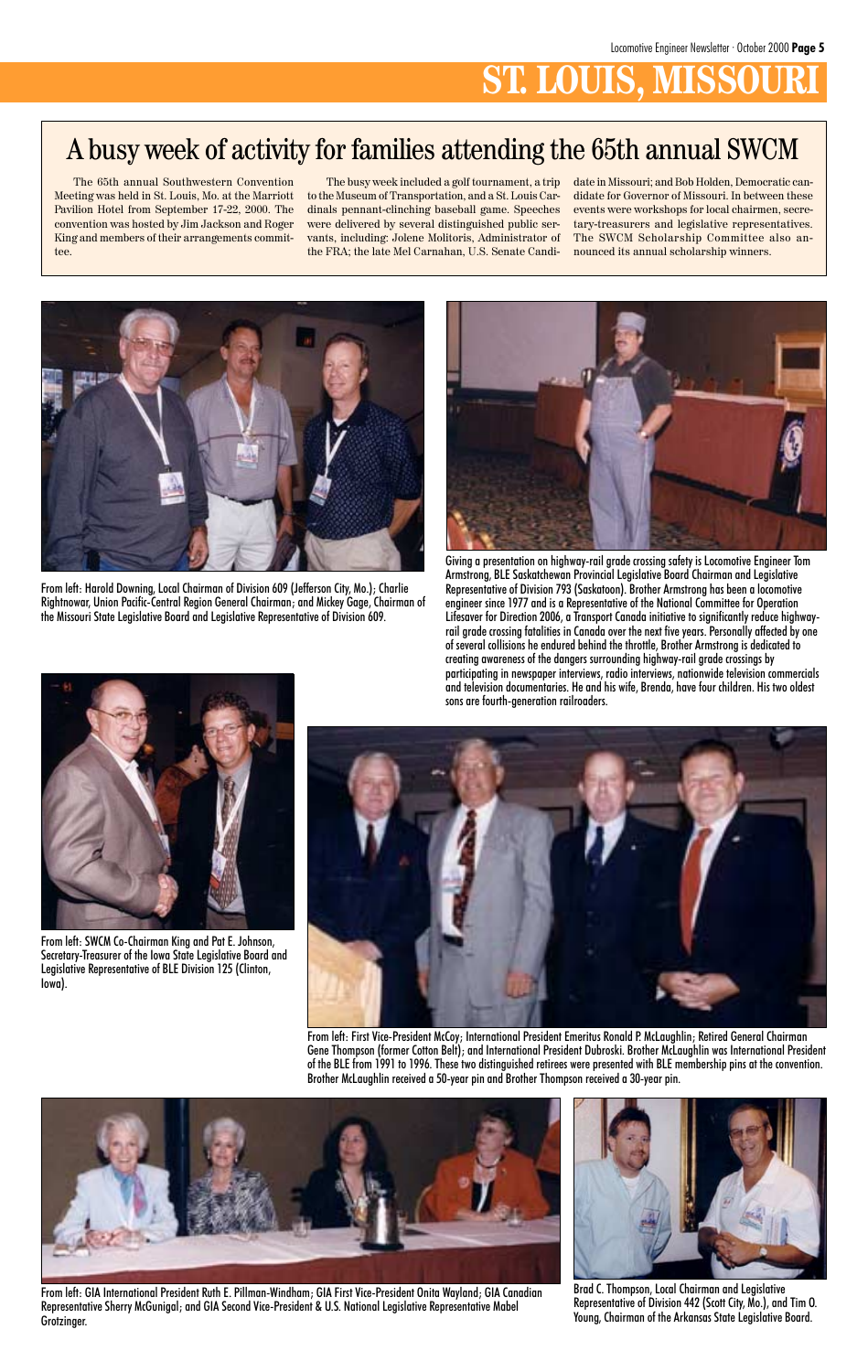# **BLE SENIOR REPORT**

Persons claiming retirement, disability or survivor as well as unemployment or sickness benefits from the Railroad Retirement Board have the right to appeal unfavorable determinations on their claims. The following questions and answers describe the appeals processes for persons whose claims under the Railroad Retirement Act or Railroad Unemployment Insurance Act are denied, or who are dissatisfied with decisions on their claims.

### **1. How does a person initiate a review of an unfavorable decision on a claim and what are the time limits?**

For all claims under the Railroad Retirement and Railroad Unemployment Insurance Acts, there is a threestage review and appeals process within the Railroad Retirement Board.

Persons dissatisfied with the initial decision on their claims may first request reconsideration from the Board unit which denied their claims. An individual has 60 days, from the date of the initial denial notice, to file a written statement requesting reconsideration.

In decisions involving retirement, disability or survivor overpayments, requests for waiver of recovery of the overpayment must be filed within 30 days of the date of the overpayment notice. In such cases, recovery of the overpayment will be deferred and a personal conference may be held, if requested.

If the case involves an unemployment or sickness benefit overpayment, claimants may request a waiver of repayment. A request for waiver filed within 30 days will, in certain cases, defer recovery of the overpayment from subsequent benefit payments. A request for waiver received after 30 days will be considered but will not defer collection of the overpayment.

#### **2. What are the second and third stages of the appeals process and their time limits?**

If dissatisfied with the reconsideration or waiver decision on a retirement, disability, survivor or unemploymentsickness claim, a person may appeal to the Railroad Retirement Board's Bureau of Hearings and Appeals, which is independent of those units responsible for reconsideration decisions. An appellant has 60 days from the date of the reconsideration or waiver decision

notice to file this appeal. An oral hearing may be held under certain circumstances. This hearing may be in person or conducted by telephone.

If not satisfied with the Bureau of Hearings and Appeals' decision, an appellant may further appeal to the three-member Board. Sixty days from the date of the notice of the Bureau of Hearings and Appeals' decision are allowed for filing this appeal. The threemember Board will base its decision on the evidence before the hearings officer. The three-member Board ordinarily will not accept additional evidence or conduct a hearing.

**3. What are the criteria applied to requests for waivers of retirement, disability, or survivor benefit overpayments, and unemployment or sickness benefit overpayments?**

A person's obligation to repay any erroneous benefit payments may be waived only if the following conditions are met:

(1) The person was not at fault in causing the overpayment; and

(2) recovery of the overpayment would cause financial hardship to the extent that he or she would not be able to meet ordinary and necessary living expenses, or recovery would be against equity or good conscience. "Against equity or good conscience" is defined in the regulations of the Board as meaning that the claimant has, by reliance on the payments made to him or her, or on notice that payment would be made, relinquished a significant and valuable right or changed his or her position to his or her substantial detriment. In cases involving unemployment or sickness benefits, there is an additional requirement that the overpayment must be more than 10 times the current maximum daily benefit rate.

Persons requesting waiver may be asked to complete a financial statement on a form provided by the Railroad Retirement Board.

### **4. What happens if a person's appeal is not filed within the prescribed time limit?**

Failure to request reconsideration or to file an appeal within the allocated time period will result in forfeiture of further appeal rights, unless there is good cause for the delay. Some examples of good cause include: serious illness; a death or serious illness in the appellant's immediate family; destruction of important or relevant records; failure to be notified of a decision; or an unusual or unavoidable circumstance which demonstrated that the appellant could not have known of the need for timely filing or which prevented the appellant from filing in a timely manner. If good cause is not established, further appeal is forfeited, except that the appellant may contest the determination that the request for reconsideration or the appeal was not filed timely.

#### **5. Are there avenues of appeal beyond the Railroad Retirement Board?**

Appellants not satisfied with the Board's final decision may then file a petition with the U.S. Court of Appeals to review the Board's decision. In cases involving retirement, disability or survivor claims, the petition for review must be filed within one year of the date of the three-member Board's decision notice. In cases involving claims for unemployment or sickness benefits, the petition for review must be filed within 90 days of the Board's decision notice.

**6. Can employers contest the claims of their employees for unemployment and sickness benefits?**

Employers are provided the right to appeal claims of their employees, but such appeals do not prevent timely payment of benefits. However, employees may be required to repay benefits if their employers' appeals are successful.

**7. Where can a person obtain retirement, disability or survivor as well as unemployment or sickness benefit appeals forms and assistance in completing the forms?**

Requests for reconsideration of an initial decision must be in writing, but do not have to be on any specific form. The appropriate form for waiver of recovery of a benefit overpayment is ordinarily enclosed with the overpayment notice.

The forms to appeal to the Bureau of Hearings and Appeals and the threemember Board are available from the Board's Bureau of Hearings and Appeals, 844 North Rush Street, Chicago, Illinois 60611-2092 or from the Board's Web site at www.rrb.gov.

The appropriate forms can also be obtained from any Railroad Retirement Board field office, as can assistance in filing a request for review at each of the administrative levels. Persons can find the address and phone number of the Board office serving their area by calling the automated toll-free RRB Help-Line at (800) 808-0772 or by checking the Board's Web site. Most field offices are open to the public from 9:00 a.m. to 3:30 p.m., Monday through Friday. •

# **Explanation of RRB appeals procedure**

### Railroad Retirement informational conferences for 2000

The following is a list of the remaining Railroad Retirement Board information conferences for this year.

These conferences are free and recommended for all railroad employees, especially those who are new to the industry or those who are nearing retirement age and have questions about their pending retirement.

On-site registration begins at 8 a.m. for each conference. All sessions begin promptly at 8:30 a.m. and end at 12:30 p.m. Dates and locations are as follows:

**November 3 • Barboursville, W.Va.** Best Western-Gateway Conference Center, 6007 U.S. Route 60 E

**November 9 • Louisville, Ky.** Executive Inn, 978 Phillips Lane

**November 17 • Charlotte, N.C.** Sheraton Airport Plaza Hotel, I-85 and Billy Graham Parkway

**November 17 • Albuquerque, NM** AmeriSuites, 6901 Arvada North East

**December 8 • Jacksonville, Fla.** Holiday Inn-Baymeadows, 9150 Baymeadows Road

Allen also was told that a financial analysis of the deal would be undertaken, after which the BLE will be in a position to make a more detailed response.

In the interim, the National Wage Committee will meet to consider the economic implications of the deal and reassess its position once the financial analysis is completed. •

"We will work together to protect the lives and well-being of each of our co-workers. We know that many of the risks responsible for deaths and injuries are imbedded in the culture of our railroad industry. We must change our culture to eliminate fatalities and injuries. We are absolutely dedicated and committed to this effort."

The plan will be put into action soon. The FRA has ordered all carriers to issue a SOFA action plan at a special meeting of the Rail Safety Advisory Committee on November 14.

BLE President Edward Dubroski recognized the four BLE members who are part of the SOFA Working Group for their studious efforts in this noble cause.

They are Texas State Legislative Board Chairman Raymond Holmes; Colorado State Legislative Board Chairman George J. Last; Minnesota State Legislative Board Chairman Thomas J. Perkovich; and Regulatory Research Coordinator Robert A. Harvey of the BLE's National Legislative Office.

### SOFA Lifesavers

Continued from Page 2

### Contract Update

#### Continued from Page 1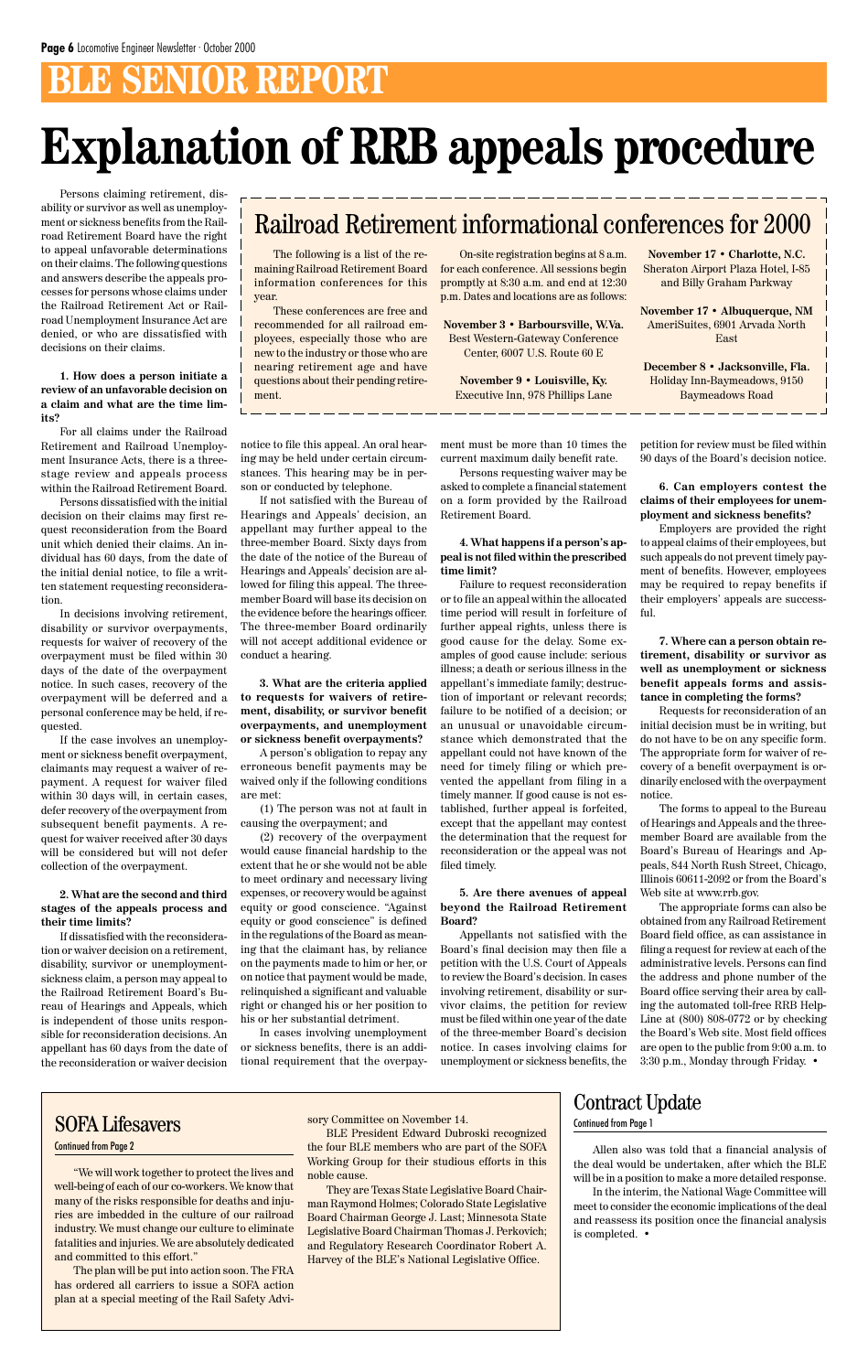# **CANADIAN SPOTLIGH**

The Memorandum of Settlement of August 4, 2000, between the Brotherhood of Locomotive Engineers and Canadian Pacific for Rail Traffic Controllers has been ratified by the membership.

Congratulations to the negotiating team: Canadian Director Gilles Hallé; General Chairman Jim Ruddick; Special Representative Darrell Arnold; and the two representatives of the BLE-RCTC, Kari Essery and Danny MacIver.

This settlement concludes a bargaining round which began in October of 1999 and continues in effect for three years until December 31, 2002.

This settlement gives wage increases of 2% in each of the three years and benefit plan enhancements in the areas of life insurance, dental, extended health and vision care and weekly indemnity sickness. Four RTC desks were upgraded one rate level amounting to approximately \$1.00 per hour increase for each and the interlocking RTC's at 12th Street Tower (Calgary) and Rugby (Winnipeg) received a \$.75 per hour increase in addition to the general wage increase.

The major component of the settlement is in the area of pension plan improvements with no additional contributions from the employees. Changes in work rules which were necessary to both sides were also negotiated between the parties. •

# **BLE-RCTC members ratify contract with Canadian Pacific**

L'entente de principe du 4 août 2000, entre la Fraternité des ingénieurs de locomotives et le Canadien Pacifique pour les Contrôleurs de la circulation ferroviaire a été ratifiée par les membres.

Félicitations à l'équipe de négociation␣ : Directeur canadien Gilles Hallé; Président général Jim Ruddick; Représentant spécial Darrell Arnold et les deux représentants de la FIL/CCFC, Kari Essery et Danny MacIver.

Cette entente conclut une ronde de négociation

### Les membres de la FIL/CCFC ont ratifie un contrat avec le Canadien Pacifique

qui a débuté en octobre 1999 et sera en vigueur pour trois ans soit jusqu'au 31 décembre 2002.

Cette entente donne une augmentation de salaire de 2% à chaque année pour trois ans et des améliorations au régime d'assurance collective, soit au niveau de l'assurance-vie, régime dentaire, assurance-maladie supplémentaire et régime de soins de la vue et prestation hebdomadaire de maladie.

Quatre postes de CCF ont été promus d'un niveau ce qui équivaut à approximativement 1,00 \$ de l'heure pour chacun et les CCF chargés d'enclenchements au 12th Street Tower (Calgary) et Rugby (Winnipeg) ont reçu une augmentation de 0,75 \$ l'heure en plus de l'augmentation salariale générale.

La composante majeure de l'entente est l'amélioration au Plan de retraite avec aucune contribution supplémentaire des employés. Les changements aux règlements de travail qui étaient nécessaires des deux côtés ont aussi été négociés entre les parties. •

BLE Canadian Director Gilles Hallé announced on October 4 that the Brotherhood of Locomotive Engineers won the certification vote ordered by the Nova Scotia Labour Board for the representation of workers on the Cape Breton & Central Nova Scotia Railroad.

The Brotherhood will represent all locomotive engineers and conductors on Nova Scotia shortline, which is a subsidiary of RailAmerica.

> Les semaines suivantes ont été réservées pour les pourparlers de négociations :

Brother Hallé would like to thank the members of his team that helped in this vote and a very special thanks to Temporary Special Representative Robert J. Toole.

"The Brotherhood of Locomotive Engineers will do its best to obtain decent work rules and salary for the new members," Brother Hallé said.

Approximately 30 new members will join the Brotherhood as a result of this organizing victory.

# **BLE wins representation election on Canadian shortline, a subsidiary of RailAmerica**

Le Directeur canadien de la FIL Gilles Hallé a annoncé le 4 octobre que la Fraternité des ingénieurs de locomotives a remporté le vote de certification ordonné par la Commission du travail de la Nouvelle-Écosse pour la représentation du Chemin de fer Cape Breton & Central Nova Scotia.

La Fraternité représentera tous les ingénieurs de locomotives et les chefs de train du Cape Breton & Central Nova Scotia, qui est une filiale de Rail America.

# **La FIL remporte la certification d'un chemin de fer Canadien d'interet local**

Confrère Hallé aimerait remercier les membres de son équipe qui ont aidé à obtenir ce vote et un merci très spécial au représentant spécial temporaire Robert J. Toole.

«␣ La Fraternité des ingénieurs de locomotives fera de son mieux pour obtenir des règlements de travail et salaires décents pour les nouveaux membres,␣ » a dit le Confrère Hallé.

aaaaaaaaaaaaaaaaaaaaaaaaaaaaaaaaa

The Brotherhood of Locomotive Engineers — National Negotiation Committee started negotiations with Canadian National Railway.

During the week of September 25, 2000, the Com-

mittee, comprised of Canadian Director G. Hallé, General Chairman M.W. Simpson, General Chairman R. Dyon and acting General Chairman C.I. Smith, prepared and finalized the various demands served by the CN Canadian Divisions and submitted them with the CCROU to Canadian National on Friday, Sept. 29. At the same time, demands were received from CN. The following weeks were set aside for contracts talks:

**• October 16 to October 21**

**• November 27 to December 1**

#### **• December 11 to December 15**

All collective agreements with CN expire on Dec. 31, 2000. Under the Labour Code, all terms and conditions are presently frozen until a new agreement is reached.

# Contract negotiations begin with VIA Rail, Canadian National

A similar National Negotiation Committee has been set to deal with the VIA Rail renewal of collective agreements.

The Brotherhood is projecting a delay in regards

to the VIA talks due to the pending decision from the CIRB concerning the revision of Vice-Chairman M. Pineau's award that was issued last fall.

The members will be kept informed through the BLE web page and by their Division officers on the developments of these important negotiations. •

Le Comité de négociation nationale de la Fraternité des ingénieurs de locomotives a débuté les négociations avec le Canadien National.

Durant la semaine du 25 septembre 2000, le Comité composé du Directeur canadien G. Hallé, Président général M.W. Simpson, Président général R. Dyon et le Président général substitut C.I. Smith ont préparé et finalisé les diverses demandes fournies par les divisions canadiennes du CN et les ont soumises au Canadien National sous l'égide du CCSOCF le vendredi 29 septembre 2000. Au même

### Les négociations de contrat débutent avec VIA Rail et Canadien National

moment, les demandes du CN ont été reçues.

- **du 16 octobre au 21 octobre**
- **du 27 novembre au 1er décembre**
- **du 11 décembre au 15 décembre**

Toutes les conventions collectives avec CN expirent le 31 décembre 2000. Selon le Code du Travail, toutes les dispositions et les conditions sont présentement gelées jusqu'à ce qu'une nouvelle entente soit conclue.

Un comité de négociation nationale a été mis sur pied pour s'occuper du renouvellement des conventions collectives de VIA Rail.

La Fraternité s'attend à un délai dans les pourparlers avec VIA à cause de la décision en suspens du CCRI concernant la révision de la Viceprésidente M. Pineau qui a été émise l'automne dernier.

Les membres seront informés des nouveaux développements de ces importantes négociations sur la page web de la FIL et par les officiers de leur division respective. •